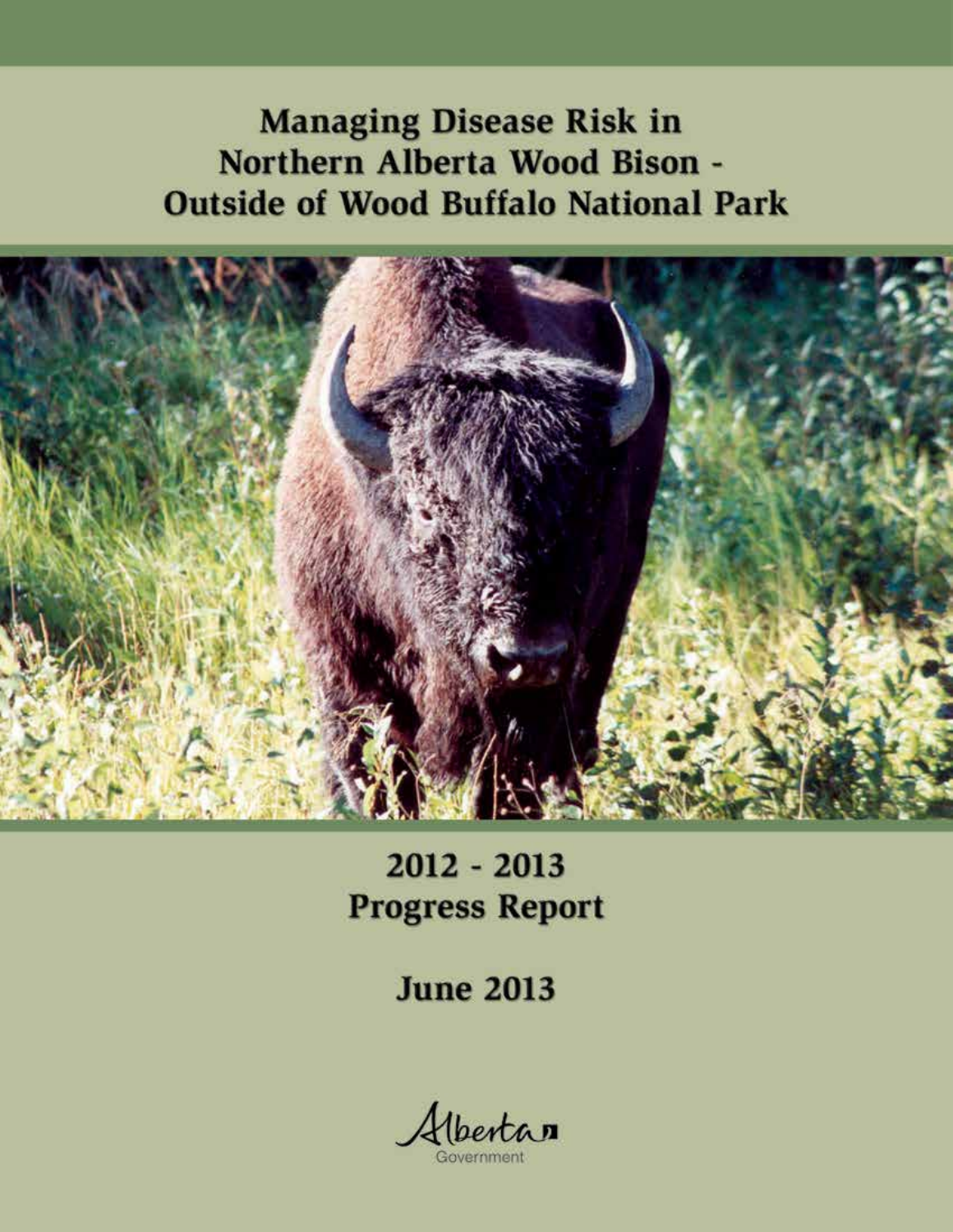ISBN: 978-1-4601-1285-4 Posted September 2013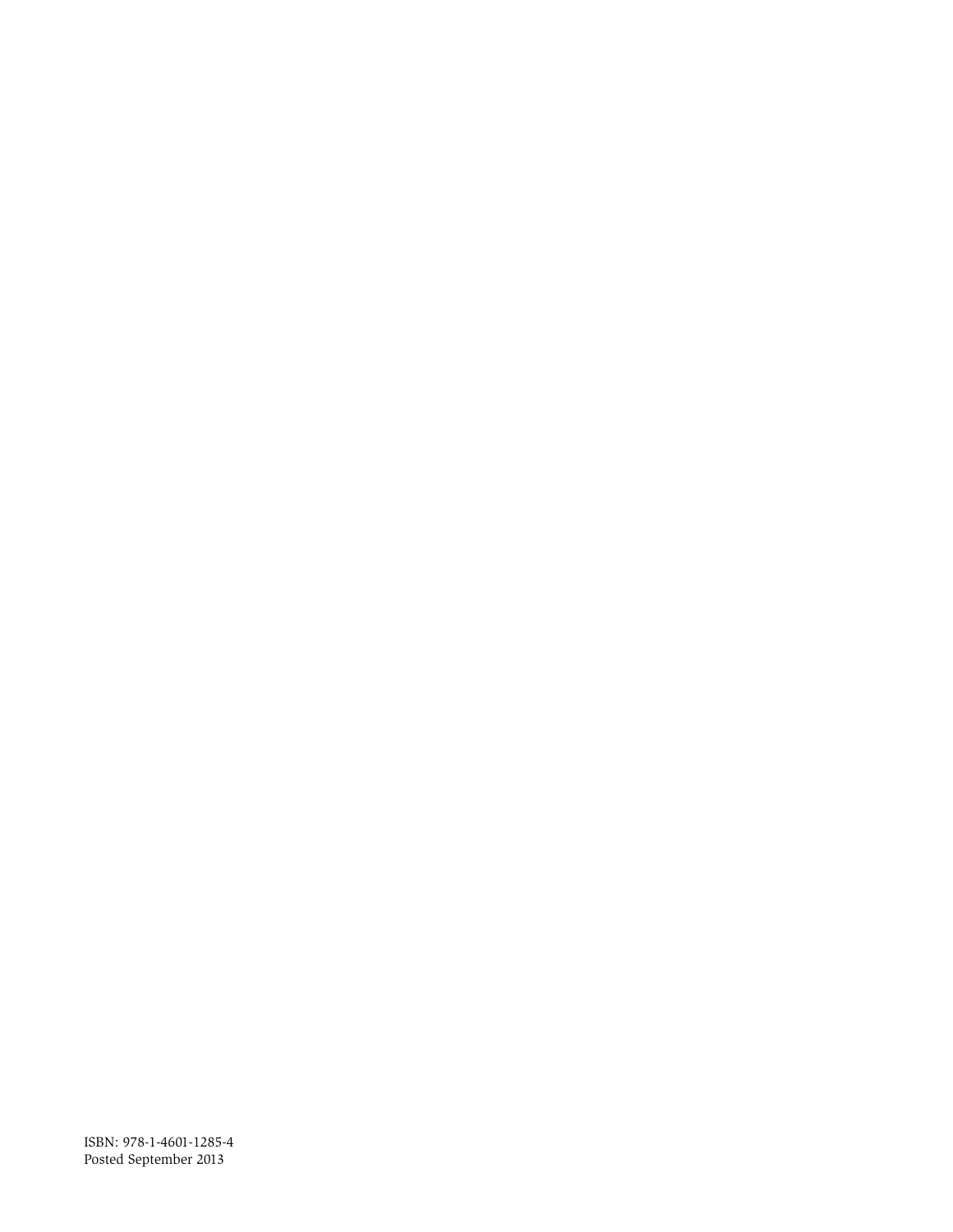# **Table of Contents**

| 3.1.2 |  |  |  |  |
|-------|--|--|--|--|
|       |  |  |  |  |
|       |  |  |  |  |

### **List of Tables**

| Table 1. |                                                                                                    |  |
|----------|----------------------------------------------------------------------------------------------------|--|
|          | Table 2. Number of tissue samples collected from wild and protected bison for genetic analyses  14 |  |

# **List of Figures**

|  | March 26 and 27, 2013 |  |  |
|--|-----------------------|--|--|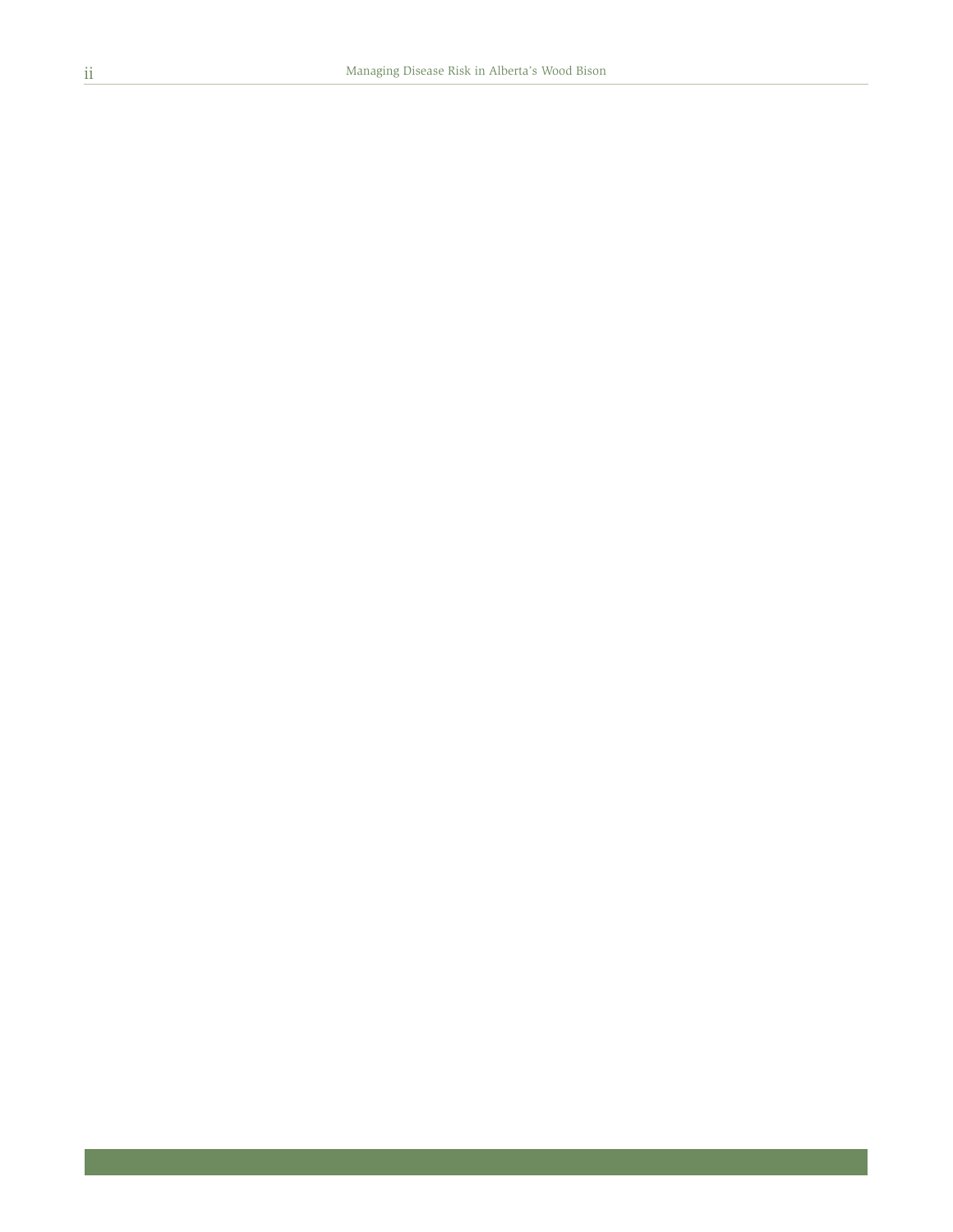# **Introduction**

Alberta has long recognized that the key issue regarding the management of wild bison is the threat of tuberculosis and brucellosis spreading from infected animals in and around Wood Buffalo National Park (WBNP) to livestock (cattle and domestic bison) and to healthy wild bison.

These introduced diseases represent an ongoing threat to Alberta's livestock industry since they could result in trade restrictions and significant economic losses. In addition, wood bison are listed nationally as "threatened" and by Alberta as "endangered." It will be impossible to fully restore healthy, wild bison populations until these diseases are eradicated, since recovery herds will need to be kept small and relatively confined to reduce their risk of becoming infected. There is also a risk of disease transmission to humans and to other wildlife species. In 1990, a federal Environment Assessment Panel recommended completely eradicating all bison from Wood Buffalo National Park (WBNP), followed by restocking with disease-free animals. This recommendation was not implemented by the federal government.

Alberta's long-term goal is to eliminate the disease risk. This would remove the risk to Alberta's livestock industry and would allow the restoration of wild populations of wood bison across northern Canada. The restoration of wood bison populations would fill a key ecological role and provide substantial cultural and economic benefits to Alberta. Until this long-term goal can be achieved, the interim approach is to prevent the spread of tuberculosis and brucellosis from diseased wild bison to domestic livestock and disease-free wild bison.

Alberta's approach for managing the disease risk to both domestic livestock and free-ranging wood bison is detailed in "Managing Disease Risk in Alberta's Wood Bison with Special Focus on Bison to the West of Wood Buffalo National Park." This approach was implemented by Environment and Sustainable Resource Development (ESRD)

and Agriculture and Rural Development (ARD) with assistance from Mackenzie County and the Alberta and Canadian cattle and bison industry organizations. In 2012/13, the Ronald Lake bison herd, near the south east corner of the park, was added to the program to ensure bison management objectives in Alberta are consistent and within the scope of the National Recovery Strategy for Wood Bison in Canada.

The approach has three broad components:

- Hay-Zama wild bison herd management;
- Disease surveillance and risk reduction east of Highway 35; and
- Monitoring populations of wild bison east of Highway 35 and in the Ronald Lake area.

The objectives for monitoring the Ronald Lake herd are to determine:

- Population size and range distribution.
- Disease status of the herd.
- Movements of the herd relative to bison within Wood Buffalo National Park; and,
- Genetic relatedness of the herd to other provincial herds.

The following is the third progress report on this approach and includes work undertaken during 2012 and the winter of 2013. The June 2011, and May 2012, Progress Reports are available at: www.esrd.alberta.ca and search bison disease management.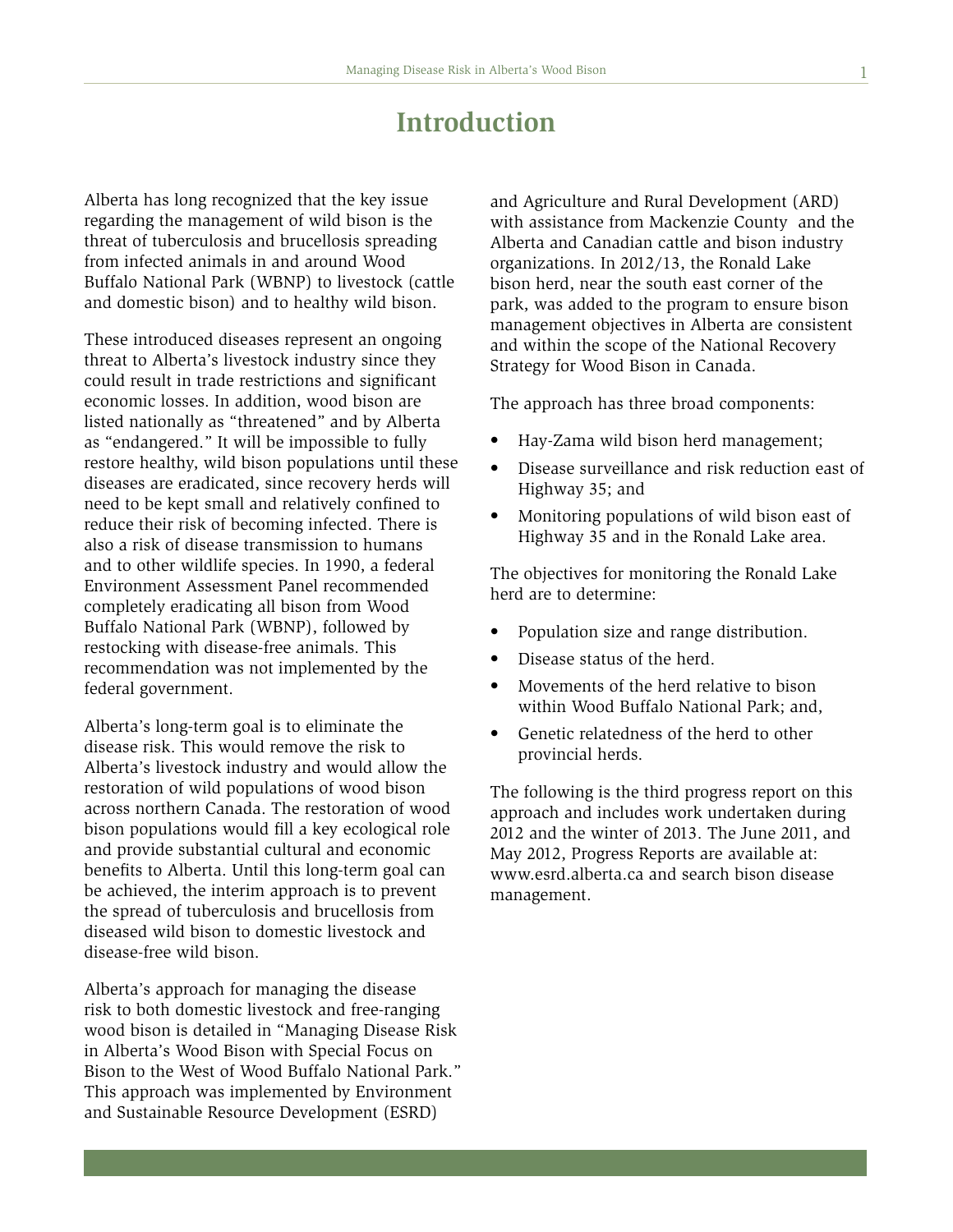# **1.0 Hay-Zama Wild Bison Management**

**Objective** - To maintain the wild Hay-Zama wood bison herd free of bovine tuberculosis and brucellosis by limiting their numbers and distribution, particularly east toward Highway 35, thereby reducing the opportunity for exposure to diseased bison from the vicinity of WBNP.

The Hay-Zama wood bison reintroduction program was started in 1983 to re-establish a healthy population of wood bison in northwestern Alberta. This was a significant element in the national wood bison management plan, which

called for at least one self-sustaining herd in each of Alberta, BC, Yukon, Northwest Territories and WBNP. The Hay-Zama bison herd has grown rapidly in numbers and distribution since 1994. A goal of the 2008 draft recovery strategy for wood bison in Canada was to protect "clean" recovery herds from contact with diseased animals. Hay-Zama bison are disease-free, while bison populations in and around WBNP are known, or assumed to be, infected.



Figure 1. Bison Herds Currently Classified as Diseased or Disease-Free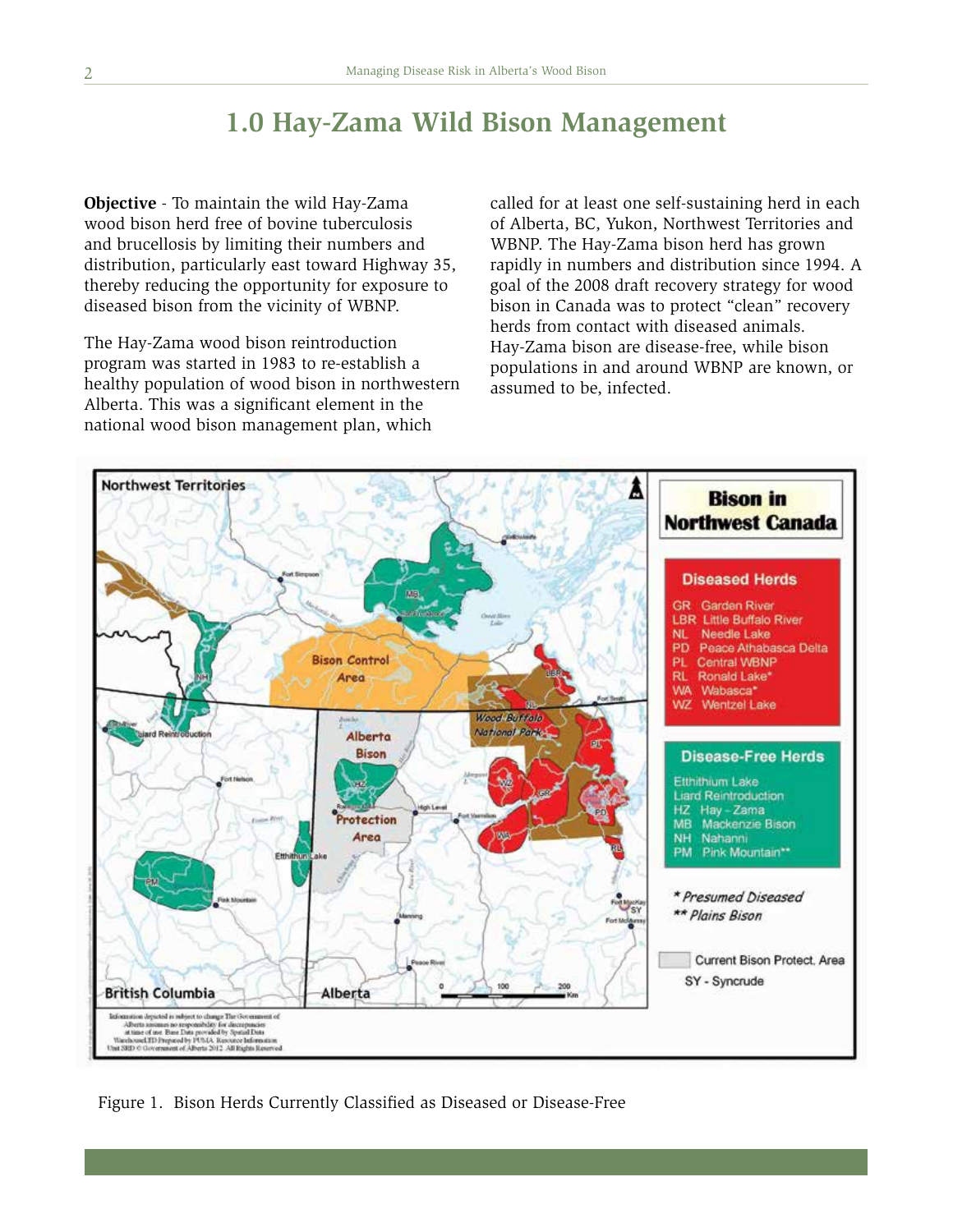The Hay-Zama bison herd has been monitored since the original release. The total number of bison peaked in the winter of 2008 when 652 animals were seen in 63 different groups. Observed range expansion raised concerns over bison moving east toward diseased bison from WBNP. In particular, there was specific concern over several instances of bison moving east along the Zama road to and beyond Highway 35. In the spring of 2008, it was determined that a highly regulated hunting season would be instituted and scheduled annually to stop the Hay-Zama herd from continuing to increase in numbers and distribution. The hunt serves two objectives relevant to this strategy:

- It protects the Hay-Zama herd from the nearinevitability of becoming infected as their numbers and distribution increased. If this happened, there is a strong probability that the whole herd would have to be culled.
- It allowed for a significant amount of disease testing.

#### **Update**

From 2008/09 to the end of the 2012/13 bison hunting season, a total of 521 bison were harvested and 279 samples were collected for disease surveillance of bovine tuberculosis and brucellosis (Table 1). All samples were negative for both diseases and sampling was discontinued for the 2012/13 season. Monitoring the disease free status of the Hay-Zama herd will resume with some routine in the future. Table 1. Hay-Zama Bison Harvest and Samples from all Seasons

#### Table 1.

Hay-Zama Bison Harvest and Samples from all Seasons

| <b>Season</b> | <b>Hunters</b> | <b>Harvest</b> | Tested<br><b>Samples</b> |
|---------------|----------------|----------------|--------------------------|
| 2008/09       | Aboriginal     | 74             | 58                       |
|               | Non-Aboriginal | 54             | 39                       |
| 2009/10       | Aboriginal     | 98             | 81                       |
|               | Non-Aboriginal | 57             | 43                       |
| 2010/11       | Aboriginal     | 34             | 8                        |
|               | Non-Aboriginal | 21             | 13                       |
| 2011/12       | Aboriginal     | 47             | 19                       |
|               | Non-Aboriginal | 38             | 18                       |
| 2012/13       | Aboriginal     | 42             | 0                        |
|               | Non-Aboriginal | 57             | 0                        |
| <b>Total</b>  |                | 521            | 279                      |

Environment and Sustainable Resource Development (ESRD) continues to direct hunting efforts toward bison moving along the eastern edge of the Hay-Zama range, as well as those that pose safety risks to humans along roads or in communities.

#### **Hay-Zama Bison Population Status**

A population survey of the Hay-Zama herd was conducted from February 27 to March 5, 2013. A total of 529 bison in 49 groups was found. In addition a number of dead bison found were considered mortality due to relatively harsh winter conditions. Subsequent surveys specifically assessed winter mortality (Figure 2) and revealed estimates of 5 % calf and 90% adult survival; reducing the population to 410 bison. Thus the Hay-Zama herd is at the lower range of the population objective of 400 to 600 bison. It was decided to suspend the 2013/14 Hay-Zama bison hunting season to allow for recovery of the population. More information is available at http://mywildalberta.com/Hunting/GameSpecies/ WoodBisonHuntHayZama.aspx.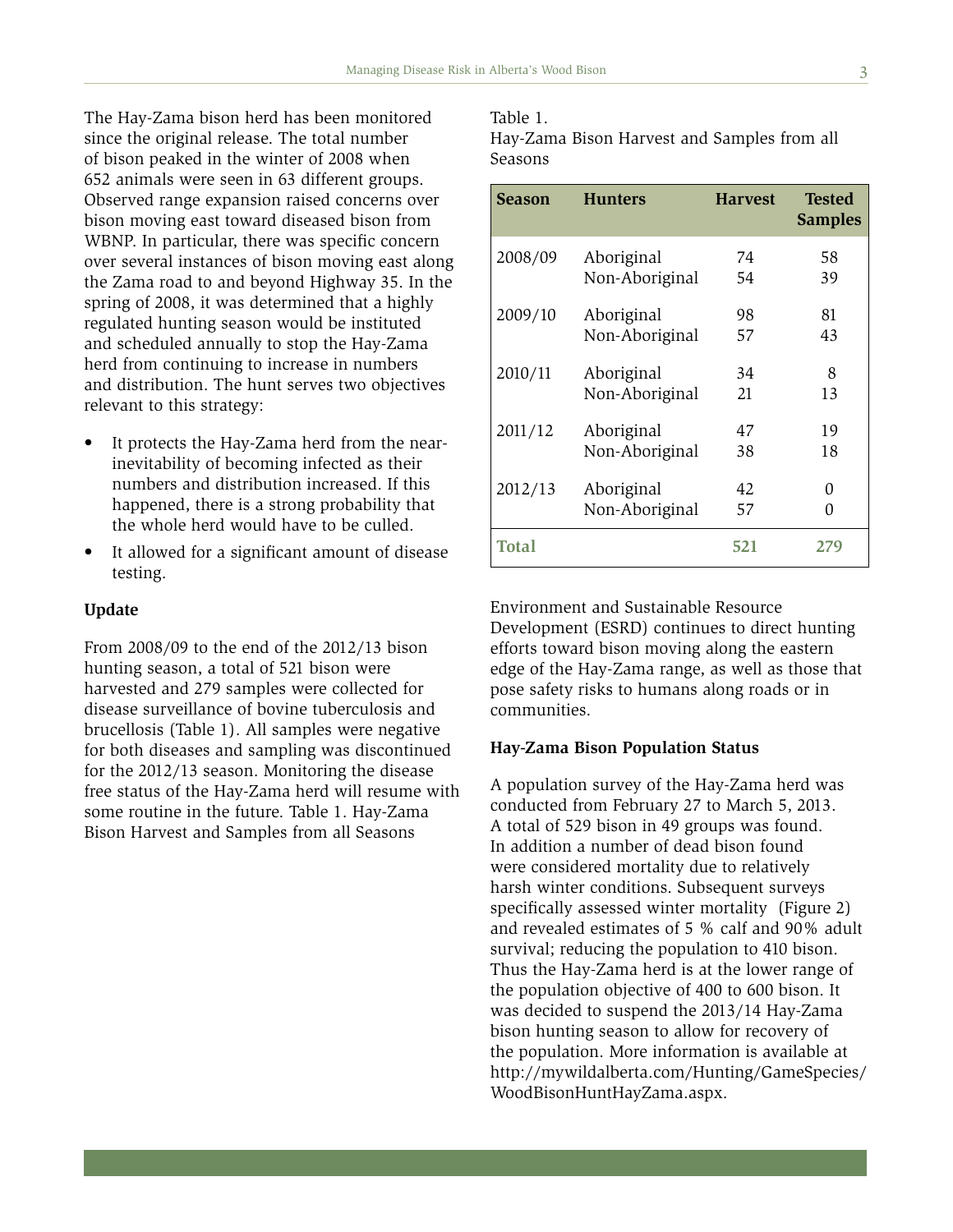

Figure 2. Hay-Zama 2013 Bison Winter Mortality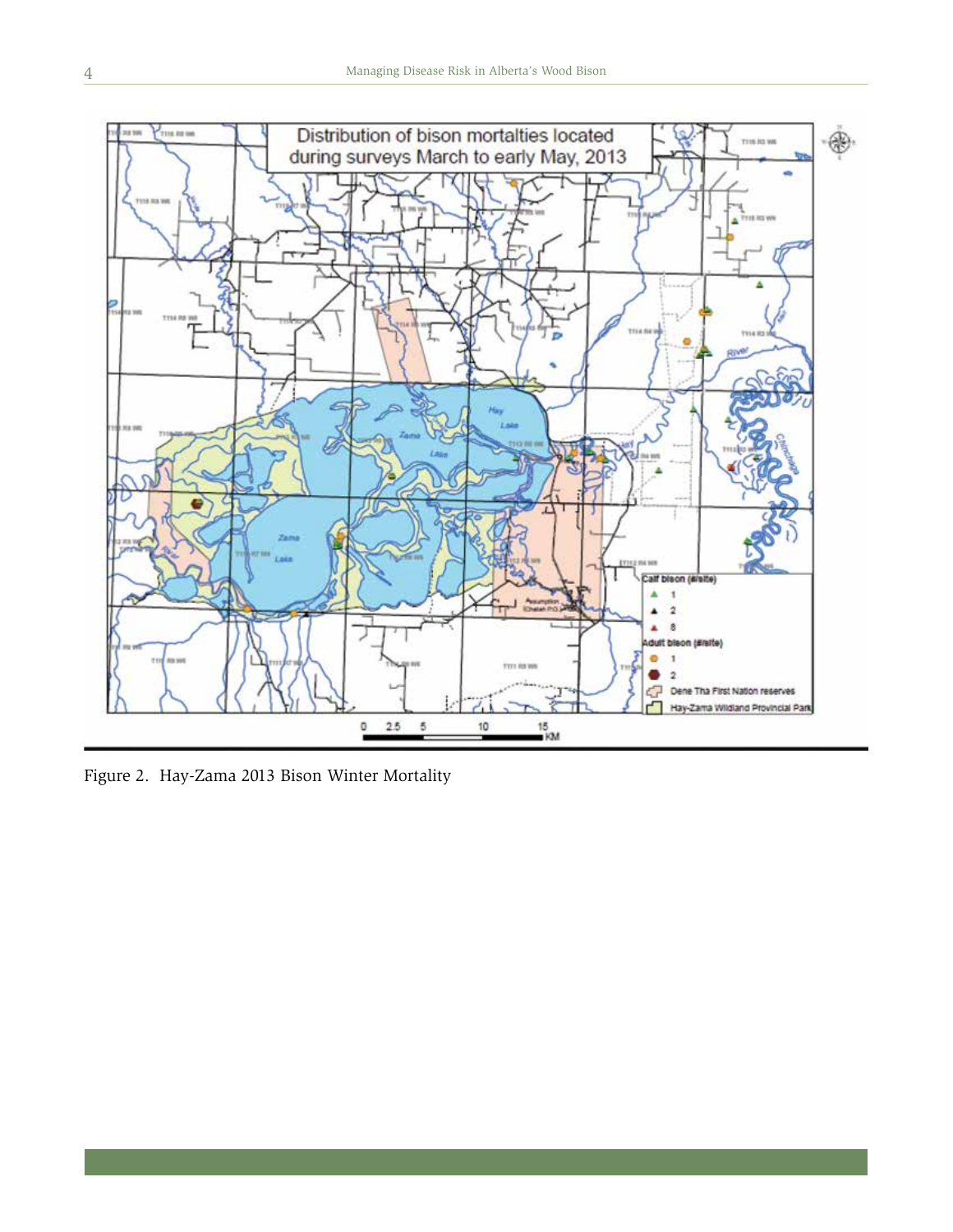# **2.0 Disease Surveillance and Risk Reduction East of Highway 35**

The probability of bison moving west from the Wentzel herd or from the populations in the Wabasca-Mikkwa area is high. Gates et al. (2001) identified several routes that bison would likely use to move west. As well, bison from the Hay-Zama herd would most likely move east along these same routes. Most of the favourable travel routes pass through the agriculture zones in and around Ft. Vermilion and La Crete, and therefore pose the greatest threat to domestic livestock.

### 2.1 Detection Approach

**Objective** - To detect any wild bison on private agriculture lands near Ft. Vermilion and La Crete and the Agricultural and Highway 35 Surveillance Zones.

#### **2.1.1 Aerial Survey**

Surveillance areas have been identified along Highway 35 and around the Agricultural Area Zone. The Highway 35 Surveillance Zone stretches 10 km on both sides of Highway 35 from the High Level airport north to the Alberta – NWT boundary. The Agricultural Area Zone contains farmland along Highway 58 from High Level to Ft. Vermilion and farmland in the La Crete – Ft. Vermilion area. Ongoing surveillance flights also explore associated areas that are potential movement corridors. The purpose of the Highway 35 surveillance zone is to detect animals that:

- (i) may be moving from the east (high risk of infection) toward the Hay-Zama herd, or
- (ii) Hay-Zama animals moving from the west toward the high risk area. The purpose of the Agricultural Area Surveillance Zone is to detect bison (presumed infected) that may be moving from known population areas in WBNP, Wabasca/Mikkwa and Wentzel Lake areas.

## **Update Highway 35 Surveillance Zone**

Surveillance flights were flown by ESRD staff in the Highway 35 Surveillance Zone on December 7, 2012, and January 22, February 11, and March 6 2013. No bison or bison sign was detected during these flights. Fish and Wildlife Enforcement, Parks Conservation Enforcement and a representative of the Alberta Beef Producers provided observer assistance on these flights.

#### **Agricultural Area Surveillance Zone**

Surveillance flights were flown by ESRD staff in the Agricultural Surveillance Zone on December 8, 2012, and January 22, February 9, and March 6, 2013. No bison or bison sign was detected within the Agricultural Area Surveillance Zone. Parks Conservation Enforcement and a representative of the Alberta Beef Producers provided observer assistance on these flights.

The closest known bison to this zone was 58 kilometres away in the Harper Creek drainage of the Wabasca/Mikkwa herd area (as reported earlier).

#### **2.1.2. Public Reporting**

**Objective** - To encourage client groups associated with government, as well as the general public, to report wood bison sightings in the surveillance zones.

#### **Update**

Public communication through the "Bison Watch" program continued throughout 2012/13 reporting period.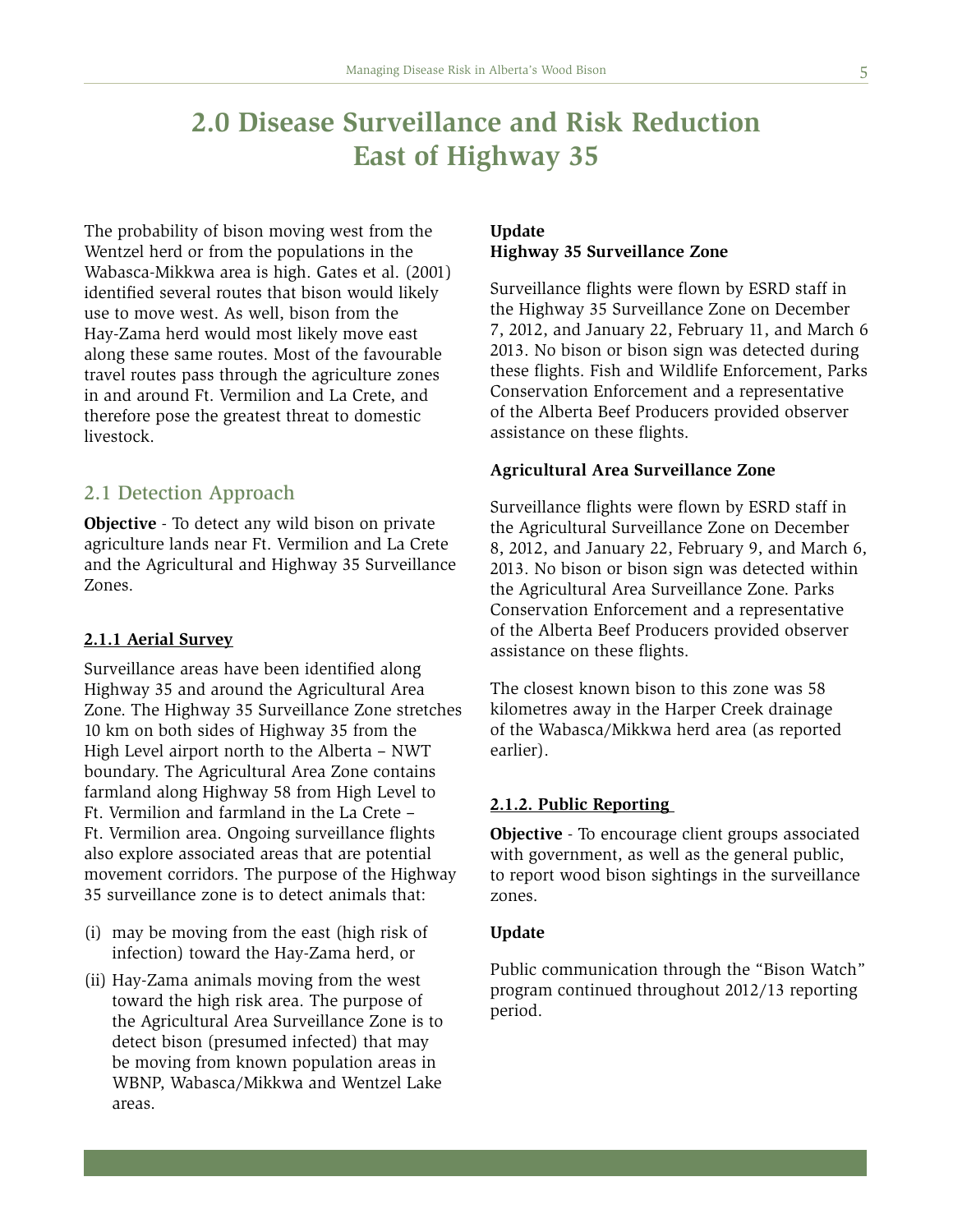In November 2012, annual Fish and Wildlife District public meetings in High Level and LaCrete were used to encourage stakeholders and the public to report sightings of bison within a 10-kilometre strip along either side of Highway 35.

The Government of Alberta (ARD/ESRD),

"Managing Disease Risk in Alberta's Wood Bison with Special Focus on Bison to the West of Wood Buffalo National Park" May 2012 Progress Report was sent to First Nation, Métis, agricultural, local municipal, hunting and outfitting stakeholders in June 2012.

Posters and advertisements to encourage agriculture producers, to report bison sightings were developed by the Alberta Beef Producers and placed in local newspapers and agriculture notice boards.

Additional posters and public contacts were used to ask the public to report bison sightings east of Highway 35.

## 2.2 Response Plan

**Objective** - To remove all wild bison detected on private agricultural lands near Ft. Vermilion and La Crete and in any of the Agricultural and Highway 35 Surveillance Zones. Wherever possible, meat should be salvaged and tissue samples for disease detection should be collected.

### **2.2.1**

Response efforts will involve active removal by harvesting of any bison detected through surveillance activities. Tissue sampling and disease testing will be an integral component of these efforts.

#### **2.2.2**

Sustainable Resource Development staff from High Level and Ft. Vermilion Districts will action bison reports. Reports outside normal office hours will be investigated through 1-800-642-3200 RAP line. Government will engage aboriginal and nonaboriginal hunters, outfitters, landowners, etc. to facilitate removal and salvage of meat where feasible and to ensure blood and tissue samples are collected and tested. Remote access by helicopter may be required in some instances.

#### **Update**

Public reporting of bison or bison sign included :

- 1. July 30, 2012, report of 2 cow and 1 calf bison just north of Hwy 58 3.2 kms east of the Ponton River.
- 2. August 15, 2012 report of 1 adult bison east side of Hwy 35 2 km north of Zama Hwy.
- 3. September 12, 2012, bison sign reported in a cut block in Twp 112 Rng 18 approximately 19.2 kms north east of High Level.
- 4. January 23, 2013, report of a bison track on Hwy 35 south of the Steen River.
- 5. January 23, 2013, report of a cow and calf bison within 16 kms west of High Level on the south side of Hwy 58.

All reports were investigated and no bison or bison sign located. A systematic grid search was conducted north of Highway 58 and east of Highway 35, east of High Level, to try and locate bison from reports of July 30, and September 12, 2012. Survey crews flew approximately 3100 kilometres of lines in the search area and did not locate any bison or bison sign.

There appears to be significant errors in the reporting of bison and bison sign, the time of sighting and/ or location. The public has been encouraged to report sightings as soon as possible to ensure a timely investigation and response.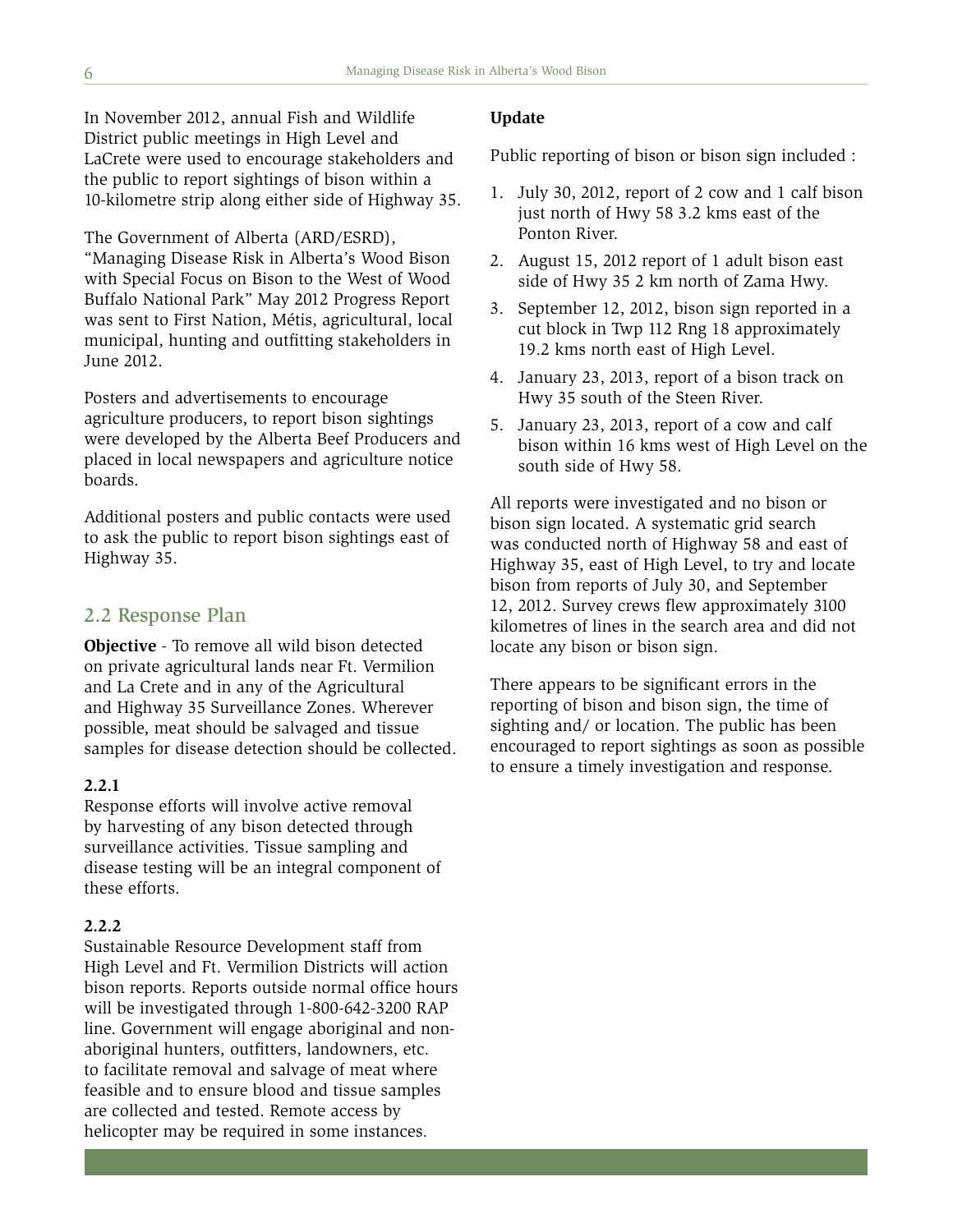# **3.0 Population Monitoring East of Highway 35**

The number of bison east of Highway 35, their movements and distribution over time is unknown and remains a significant factor in our assessment of disease risk. To our knowledge, most bison reside in two herds, referred to as the Wentzel and Wabasca/Mikkwa herds. This program initiated a survey to estimate the entire bison population in Alberta outside WBNP, and will subsequently survey every three years to assess population changes over time.

As noted earlier with respect to the Hay-Zama population, herd size is an important risk factor. In addition, a program confirming the disease status of these herds will be needed before establishing long term goals and strategies for them. Currently, bison east of Highway 35 are offered no conservation protection with the exception of bison found within Caribou Mountains Wildland Provincial Park.

# 3.1 Population Estimate and Distribution

**Objective** - To determine with some precision the numbers and distribution of wild bison in northern Alberta in areas surrounding Wood Buffalo National Park.

### **3.1.1 Aerial Survey**

The area outside of WBNP has been divided into three areas to facilitate and prioritize bison surveys (Figure 6). It is proposed to survey all areas over a three-year period in order of priority, and then conduct monitoring surveys of each herd on a three-year cycle to evaluate size and distribution changes over time.

There are no confirmed sightings of bison in Area 1, and it is assumed there is no resident population of bison in Area 1.



Figure 3. Aerial Survey Areas for Bison Population Estimates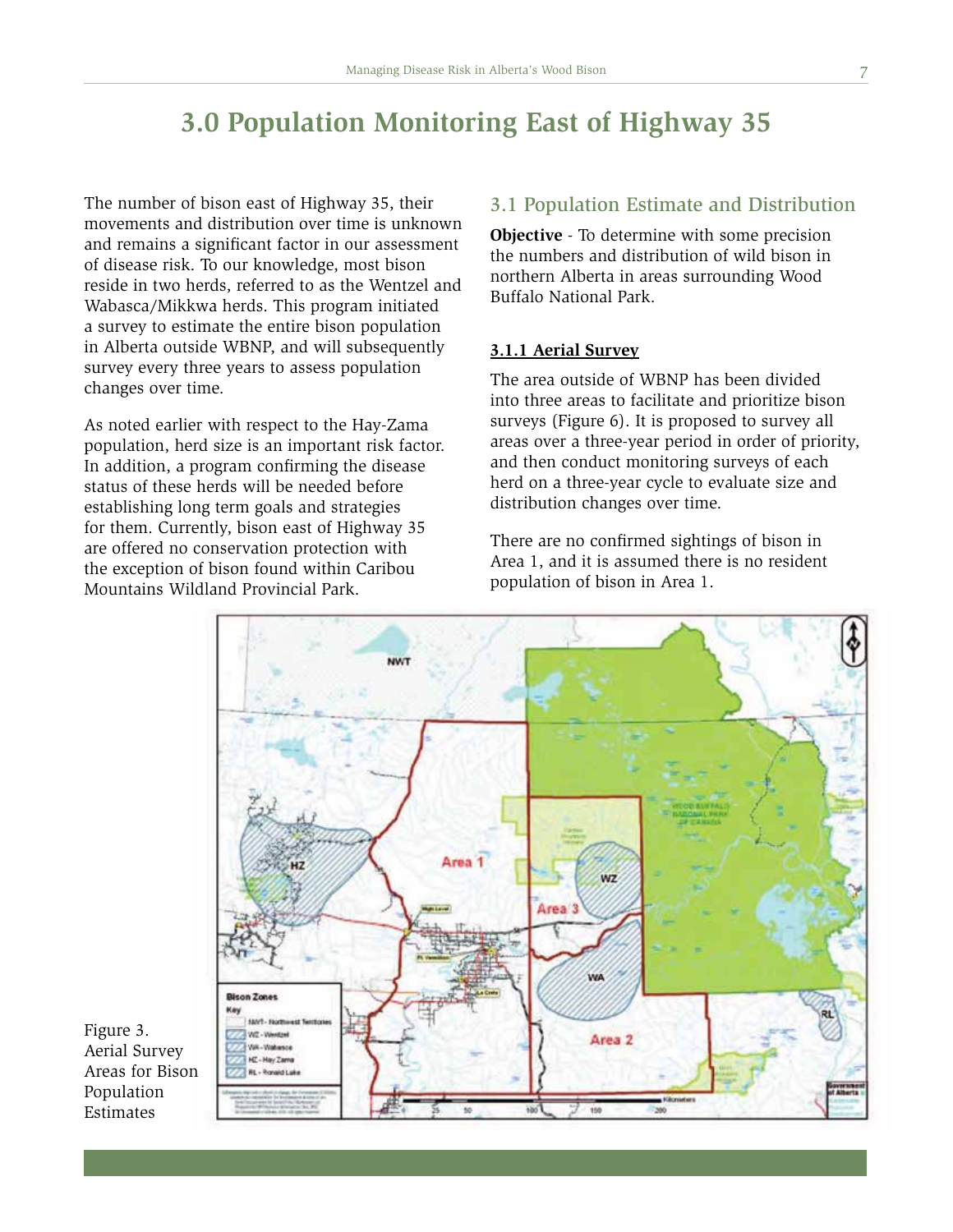#### **Update**

A complete bison survey of Area 1 planned for the winter of 2011/12 was not undertaken due to a lack of adequate snow; however in December 2012 a portion of Area 1, north of Hwy 58 east of Hwy 35 to longitude 116º00' and north to latitude 58º49'30" seconds was surveyed. No bison or bison sign was found. In January 2013, a moose survey was conducted in Wildlife Management Unit (WMU) 528 which comprises the southern portion of Area 1 south of the agricultural lands in the Fort Vermilion and LaCrete areas. In January 2013, an elk survey was conducted in WMU 535 which includes lands south of Hwy 58 between High Level and the Caribou River south to the boundary with WMU 528. The survey crews searched for bison or bison sign and none was located. These surveys, combined with a survey

along Highway 35 from the NWT border south to Meander River in February and March of 2012, in Area 1 show that a considerable portion of this Area has been surveyed (Figure 4).

Surveys of Areas 2 (2010) and 3 (2011) were reported in an earlier progress report (June 2011).

In preparation for disease sampling and collaring programs in the Ronald Lake area, ESRD Wildlife Management staff conducted scouting flights for bison in December 2012 and March 2013. Approximately 169 and 186 bison, respectively, were observed (Figure 5). These numbers were higher than the last mark-recapture survey conducted in 2010 which estimated the population to be between 74 and 159 bison.



Figure 4. Area 1 Surveys 2012 and 2013, and Areas 2 (2010) and 3 (2011).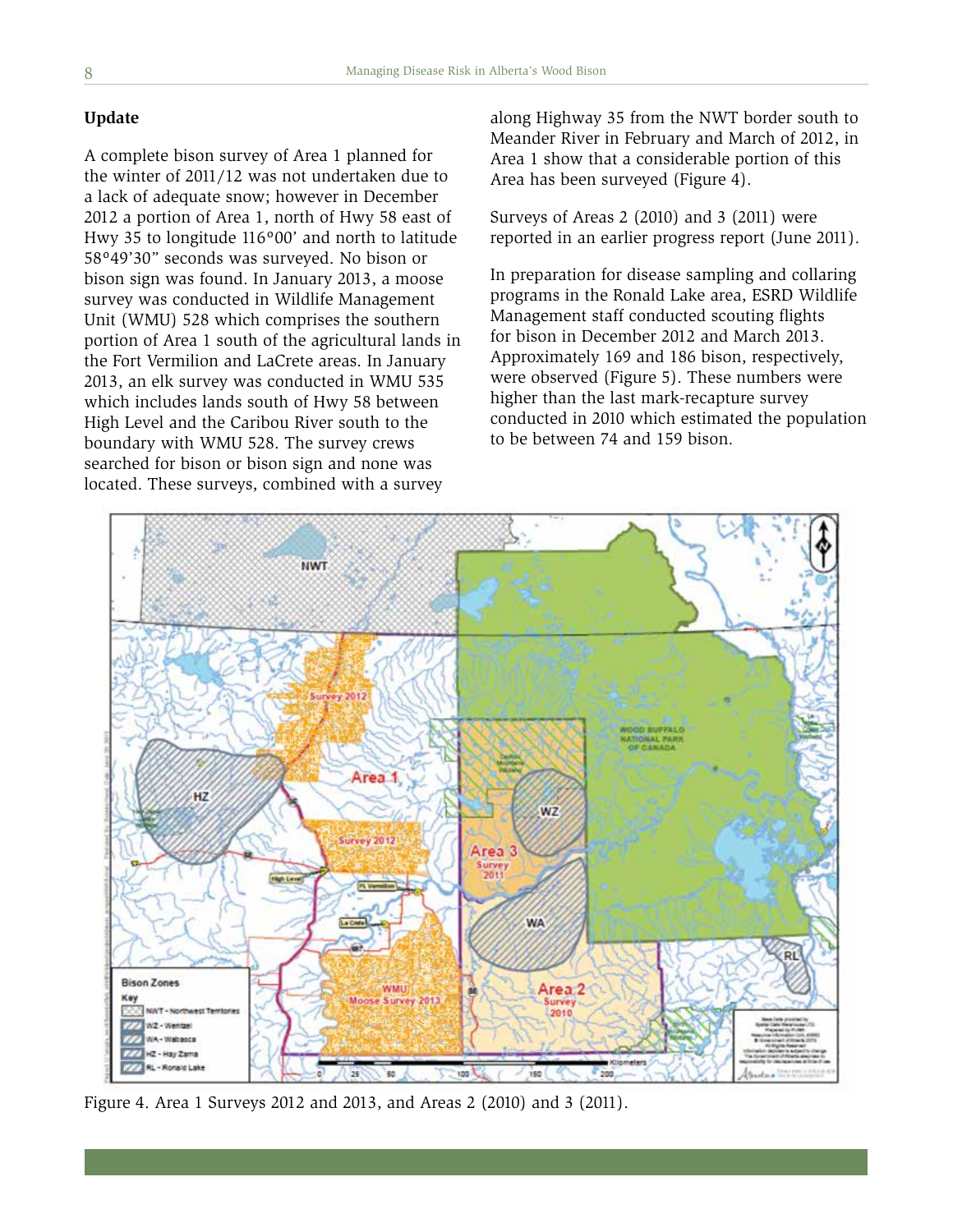

Figure 5. Ronald Lake Bison Search December 13-14, 2012, March 18, 2013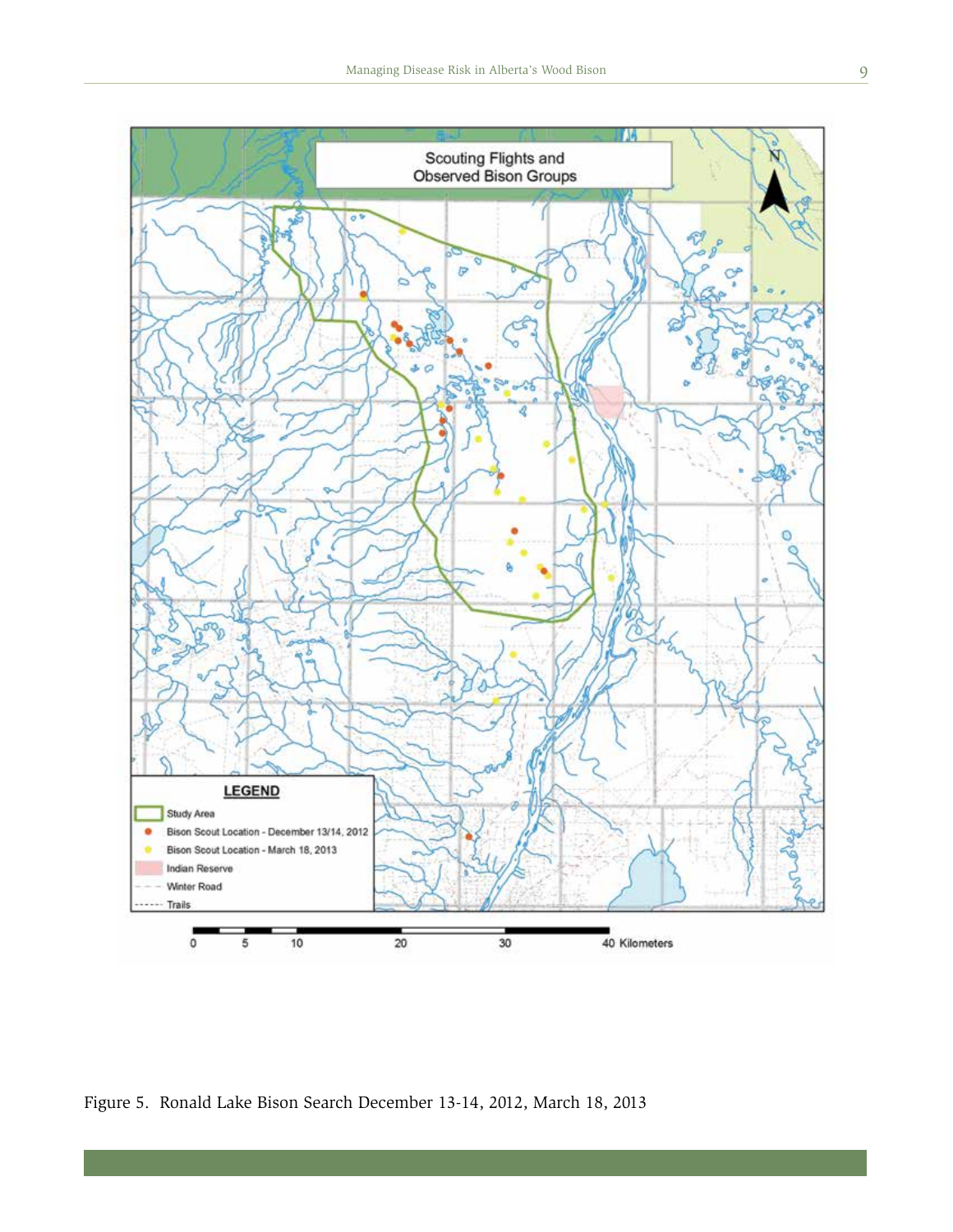#### **3.1.2 Public Reporting**

Encourage the public, bison hunters, trappers and outfitters, First Nation and aboriginal harvesters to report bison sightings and local knowledge regarding preferred habitat use and seasonal movements in each of the three areas.

#### **Update**

As with public reporting in the surveillance zones, posters and information were provided to the public.

During the summer of 2012, there were two reports of bison within 16 kms of Wood Buffalo National Park (WBNP) along Hwy 58. Throughout the winter of 2012/13, there were three reports of people hunting bison in Twp 112/113 Rng 1 along the boundary of WBNP and a total harvest of nine bison.

## 3.2 Disease Status of Bison Outside of Wood Buffalo National Park

**Objective** - To determine the disease status of bison in northern Alberta to the west and southeast of Wood Buffalo National Park.

Data on the prevalence of brucellosis and tuberculosis in the outlier herds (Wentzel and Wabasca/Mikkwa) is incomplete and inconclusive. There is also no data concerning the rates of infection in the Ronald Lake herd to the southeast of WBNP, which anecdotally may be growing and ranging further south. However, outlier herds are assumed to be associated with bison from the park, which are known to harbour these diseases. Bison east of Highway 35 are presumed to be diseased and are classified as non-wildlife under The *Wildlife Act*. As a result, they are not protected and can be hunted yearround except in the Caribou Mountains Wildland Provincial Park. Alberta Health issued a public advisory for the area in 1992, urging anyone handling, processing and consuming potentially diseased bison to take precautions. Regardless of current status, the proximity to the parent WBNP disease reservoir puts all outlier herds at a high risk of infection.

To ultimately assess the risk of disease transmission to livestock and disease-free wild bison and to plan surveillance and containment programs in the future, efforts will be made to determine the disease status for each outlier herd. Sampling will generally be conducted by Government of Alberta staff, but if the opportunity presents itself through the ongoing harvest of bison by hunters in the area, the samples collected voluntarily may still be tested. Hunters may be supplied with a limited number of sampling kits and be provided with information on the two diseases suspected to be in the bison so that the risks can be assessed and the proper precautions can be taken.

#### **3.2.1 Disease Sampling**

The proposed disease sampling is a phased approach, with each progressive phase increasing in cost, statistical precision and sample size. Bison will be salvaged opportunistically where interested individuals and ground access are available. The disease-testing program for a given herd will be terminated as soon as one of the two diseases (bovine tuberculosis or brucellosis) is detected. The herd will be ranked as diseased. The disease sampling is based on the following assumptions:

- that outlier herds have similar prevalence of bovine tuberculosis or brucellosis to that occurring in WBNP (40 to 50 per cent);
- that it may take small sample sizes to detect disease presence if it is at high prevalence;
- that detection of either disease is enough evidence to classify a bison herd as diseased.

#### **Phase One**

Phase one will use Government or contract collection of two to four animals from each herd for each year of the program, or until the presence of disease is detected. All collection efforts will focus on sampling older bulls wherever possible. With potentially high prevalence, it may be possible establish disease status in one or two years. This phase will run no more than three years.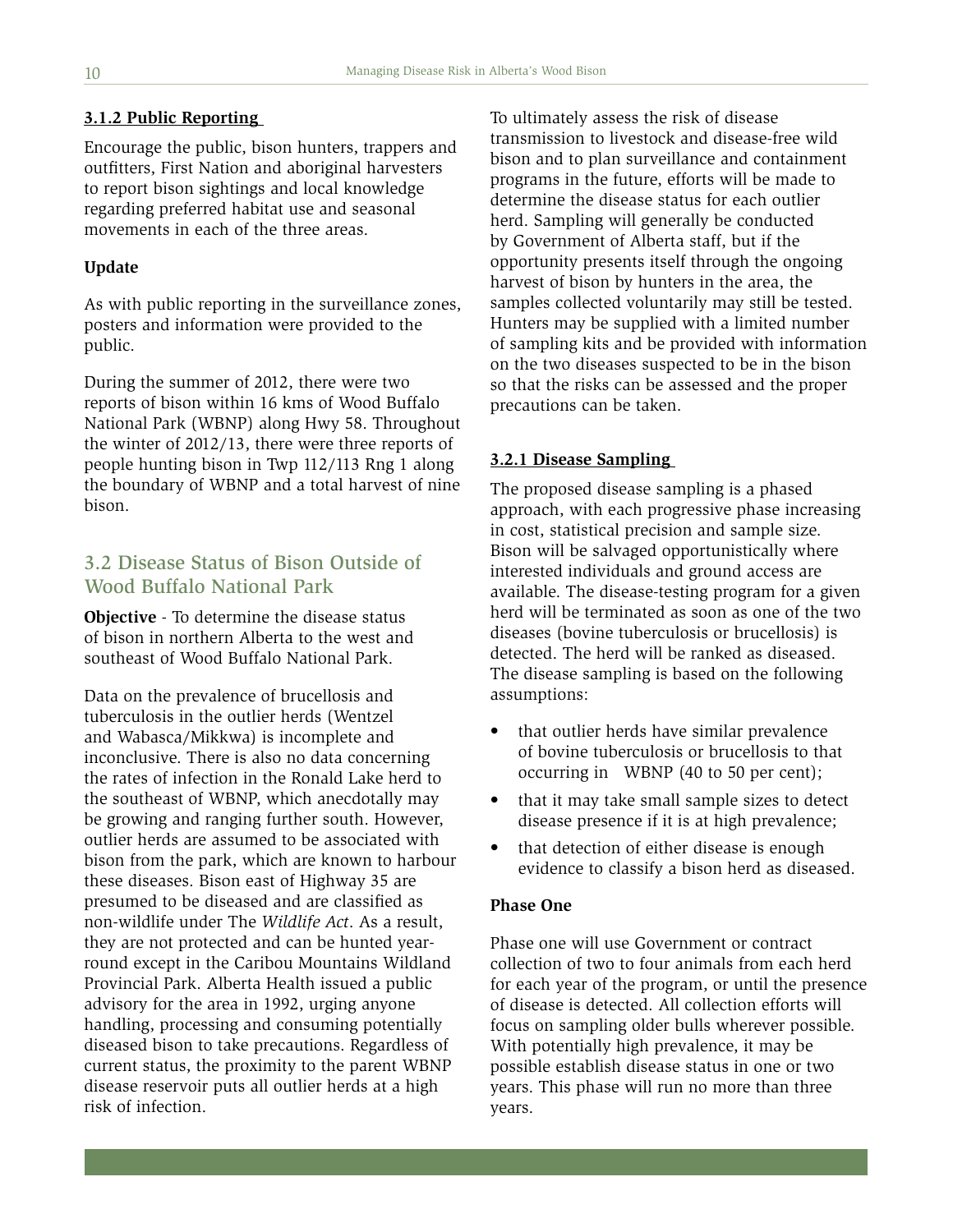If there are no diseased bison detected in phase one, Government will evaluate the option of implementing higher precision sampling phases.

To date disease sampling has included:

- 1. Three separate blood samples and one lung sample were submitted to the High Level Fish and Wildlife office by an outfitter successfully hunting bison in Area 3 in 2011. Serology tests conducted by the Canadian Food Inspection Agency (CFIA) revealed that two adult female bison tested positive for exposure to brucellosis. These results were provided to the public in an Information Bulletin July 28, 2011.
- 2. A disease sampling program was conducted in December 2011 to confirm disease status in bison in Areas 2 and 3. A total of four bison from the Wabasca/Mikkwa and seven bison from the Wentzel herds were sampled. Laboratory tests conducted on the four samples from the Wabasca/Mikkwa herd were negative for both tuberculosis and brucellosis. These results do not mean that the Wabasca/ Mikkwa herd is not infected with either of these diseases as the number tested did not provide a large enough sample to indicate the herd is disease-free. Laboratory tests were conducted on seven samples from the Wentzel herd, all were negative for tuberculosis and three samples had evidence of exposure to brucellosis. The results were provided to the public in an Information Bulletin June 29, 2012.
- 3. One blood and lung sample had been submitted to the Fort McMurray Fish and Wildlife office by a hunter in 2011.
- 4. Genetic material has been archived for each bison sample to support investigations into the origin of these populations.

#### **Update**

In December 2012, an additional eight bison were sampled in the Wabasca/Mikkwa herd to increase the sample size (Figure 6). The additional samples were negative for both diseases.

A disease sampling program was conducted on the Ronald Lake herd in December of 2012. A total of eleven bison were sampled (Figure 7). Test results were negative for both diseases. In March 2013, 13 additional blood samples were collected when animals were captured for a collaring program.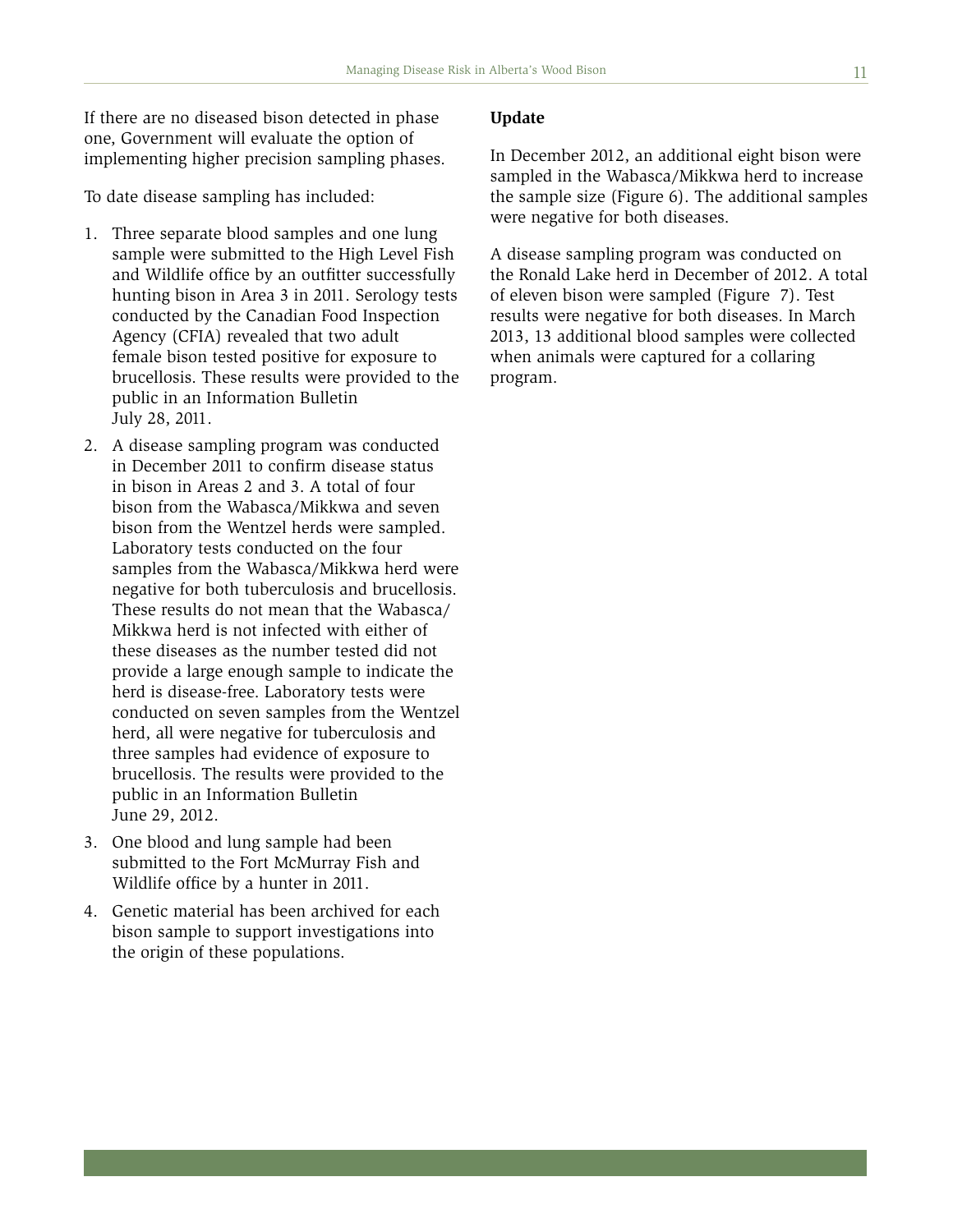

Figure 6. Locations of Wabasca/Mikkwa Bison Sampled Dec. 11-16, 2012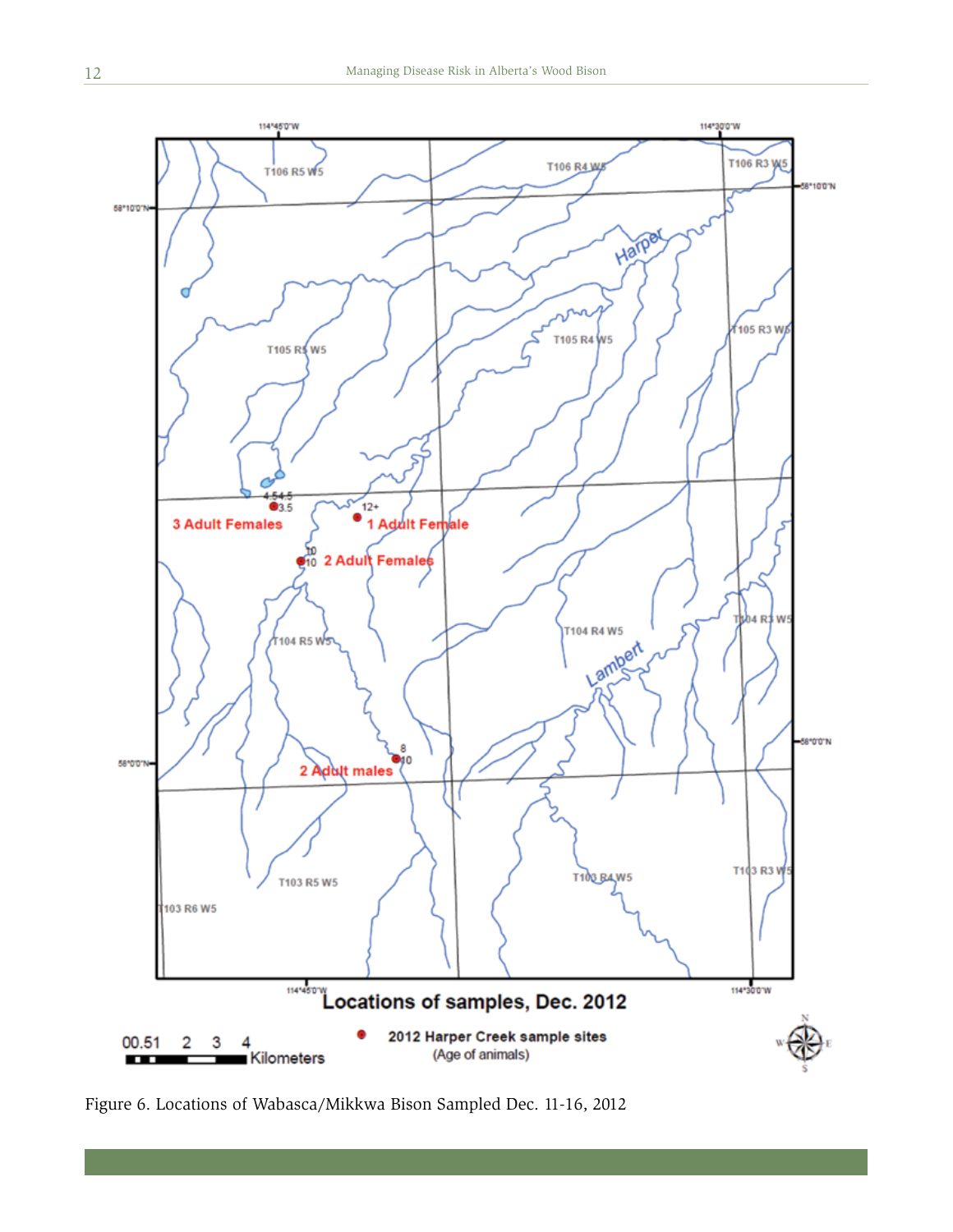

Figure 7. Locations of Ronald Lake Bison Sampled Dec. 17 – 19, 2012 and March 26, 27, 2013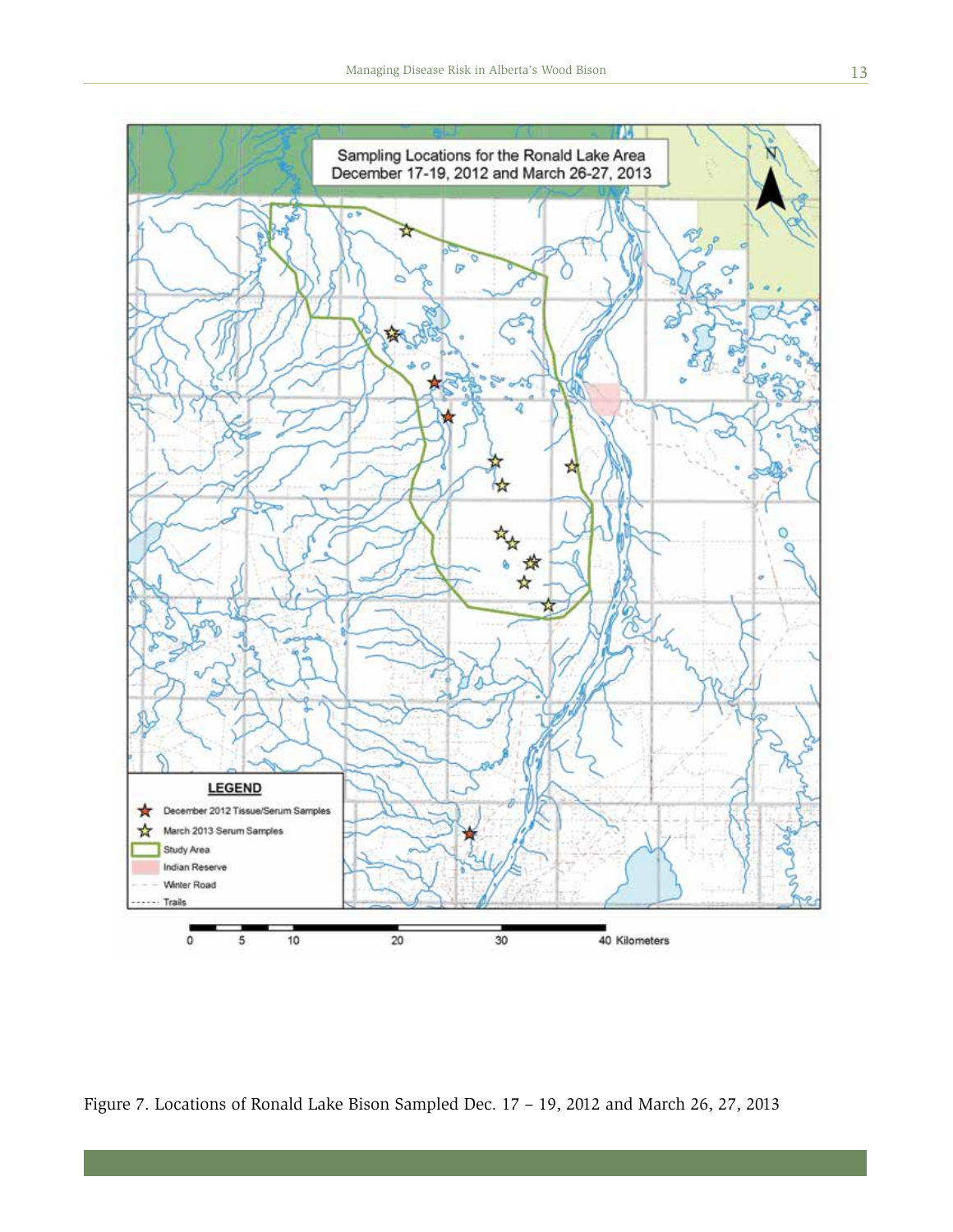#### **Update on Genetic Program**

Genetic material was obtained from each bison sampled for disease and was archived in cold storage to establish a provincial database for each herd.

The bison genetic program was implemented in 2012/13 to assist in understanding bison movements and dispersal which has the potential to shape how local populations are interconnected and subsequently determine how diseases are spread.

Understanding dispersal patterns of Alberta's free ranging bison also is important to identify the natural history of particular bison groups. For example, there is uncertainty in the origin of a group of approximately 200 bison inhabiting an area west of the Athabasca River, east of the Birch Mountains, and south of Wood Buffalo National park, known as the Ronald Lake Bison herd. Currently, ESRD assumes these bison are migrants from Wood Buffalo National Park.

To determine both the fine-scale genetic population structure and inter-population movement, ESRD will analyse genetic markers (microsatellites) specific to the bison genome. The analysis will build on previous efforts (Wilson and Strobeck 1999 a,b), to delineate and characterize bison populations in northern Alberta including Wood Buffalo National Park.

Tissue collection for DNA analysis has been ongoing since 2008 using samples collected from hunter harvested bison during the Hay-Zama disease surveillance program (Table 2). Additional samples were collected from Wentzel Lake, Harper Creek and Ronald Lake during disease surveillance programs in 2011 and 2012. Samples also were obtained from Wood Buffalo and Elk Island National Parks though collaborations with Parks Canada and the Canadian Food Inspection Agency.

#### Table 2.

Tissue samples collected from wild and protected bison for genetic analyses.

| Area                       | Number of samples |
|----------------------------|-------------------|
| Elk Island National Park   | 100               |
| Hay Zama                   | 80                |
| Wentzel Lake               | 7                 |
| Wabaskwa/Mikkwa            | 12                |
| Ronald lake                | 30                |
| Wood Buffalo National Park | 30                |
| Chinchaga                  | 5                 |

The University of Alberta has been contracted by ESRD to process all tissue samples, extract DNA and perform genotyping. Samples were submitted to the University of Alberta in May 2013, with an estimated completion date of July 31, 2013.

All microsatellite profiles will be scored and subsequent analyses undertaken by ESRD (Dr. Mark Ball).

#### **Update on 2011-12 Recommendations**

It is recommended that two new strategies be incorporated into the approach "Managing Disease Risk in Alberta's Wood Bison With Special Focus on Bison to the West of Wood Buffalo National Park."

1. ESRD will work with Tourism, Parks and Recreation (TPR) to amend regulations to facilitate hunting bison in the Caribou Mountains Wildland Park as a mechanism to restrict range distribution and numbers of animals in the Wentzel Lake wood bison herd.

Initial discussions between TPR and ESRD regarding facilitating a bison hunt in the Caribou Mountains Wildland Park occurred and will continue based on the need for this potential activity as a risk management tool.